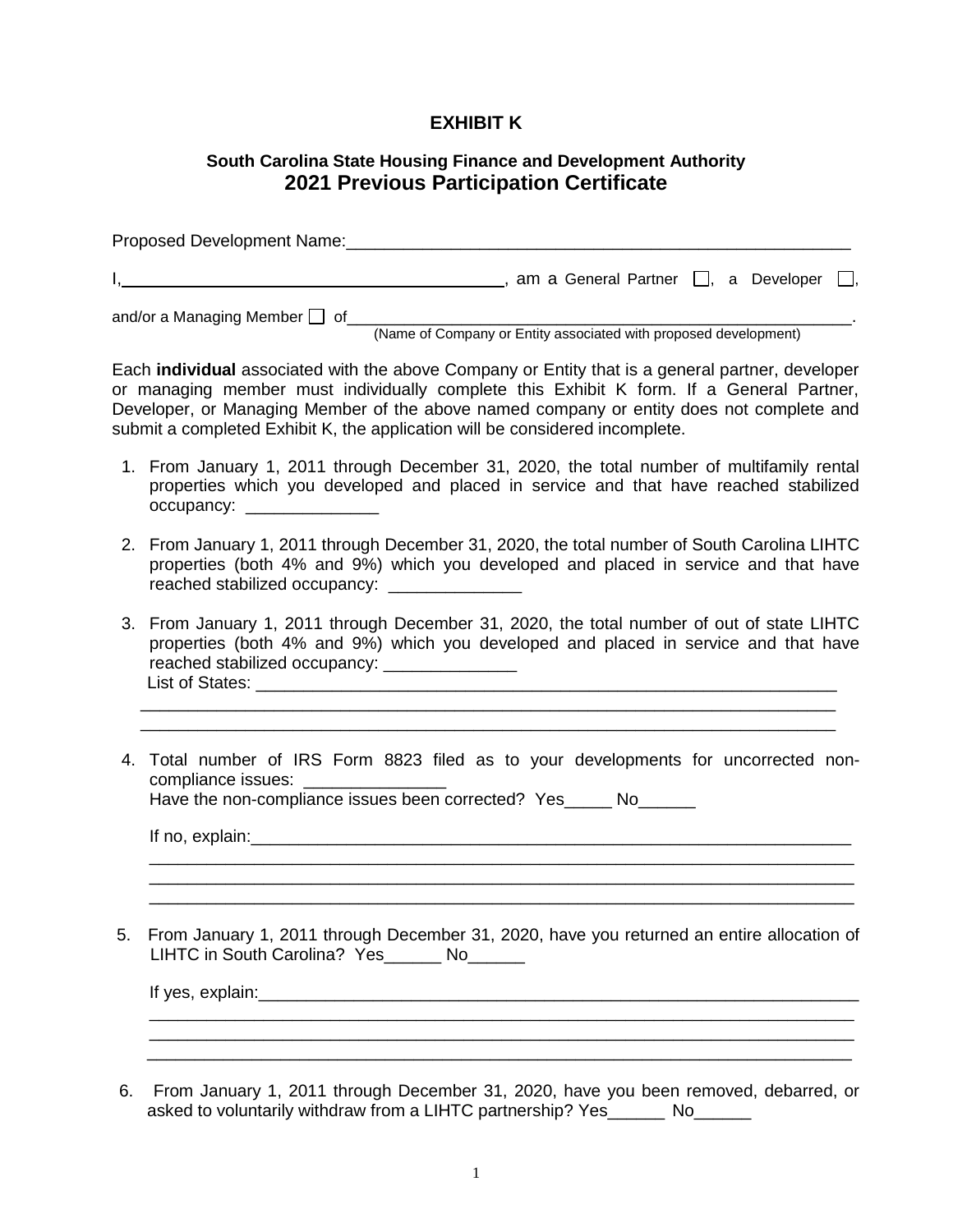| 7. | From January 1, 2011 through December 31, 2020, have you been disqualified from<br>participating in any LIHTC Program? Yes______ No______                                                                                                                                                                                                                                                                                                                                              |
|----|----------------------------------------------------------------------------------------------------------------------------------------------------------------------------------------------------------------------------------------------------------------------------------------------------------------------------------------------------------------------------------------------------------------------------------------------------------------------------------------|
|    |                                                                                                                                                                                                                                                                                                                                                                                                                                                                                        |
| 8. | During the past 10 years, has any multifamily rental project you own or developed been in<br>default, assigned to the State or foreclosed? Yes______ No______                                                                                                                                                                                                                                                                                                                          |
|    |                                                                                                                                                                                                                                                                                                                                                                                                                                                                                        |
| 9. | During the past 10 years, have you defaulted on an obligation covered by a surety or<br>performance bond? Yes_______ No_______                                                                                                                                                                                                                                                                                                                                                         |
|    |                                                                                                                                                                                                                                                                                                                                                                                                                                                                                        |
|    | 10. During the past 10 years, have you been debarred, suspended, proposed for debarment or<br>suspension, declared ineligible or voluntarily excluded from any transactions or construction<br>developments involving the use of governmental funds? Yes______ No______                                                                                                                                                                                                                |
|    |                                                                                                                                                                                                                                                                                                                                                                                                                                                                                        |
|    | 11. During the past 10 years, have you been indicted, charged, convicted of or had a civil<br>judgment rendered against you for a criminal offense in connection with obtaining, attempting<br>to obtain, or performing a public transaction or contract, violation of Federal or State antitrust<br>statutes or commission of embezzlement, theft, forgery, bribery, falsification or destruction of<br>records, making false statements, or receiving stolen property? Yes ______ No |
|    |                                                                                                                                                                                                                                                                                                                                                                                                                                                                                        |

\_\_\_\_\_\_\_\_\_\_\_\_\_\_\_\_\_\_\_\_\_\_\_\_\_\_\_\_\_\_\_\_\_\_\_\_\_\_\_\_\_\_\_\_\_\_\_\_\_\_\_\_\_\_\_\_\_\_\_\_\_\_\_\_\_\_\_\_\_\_\_